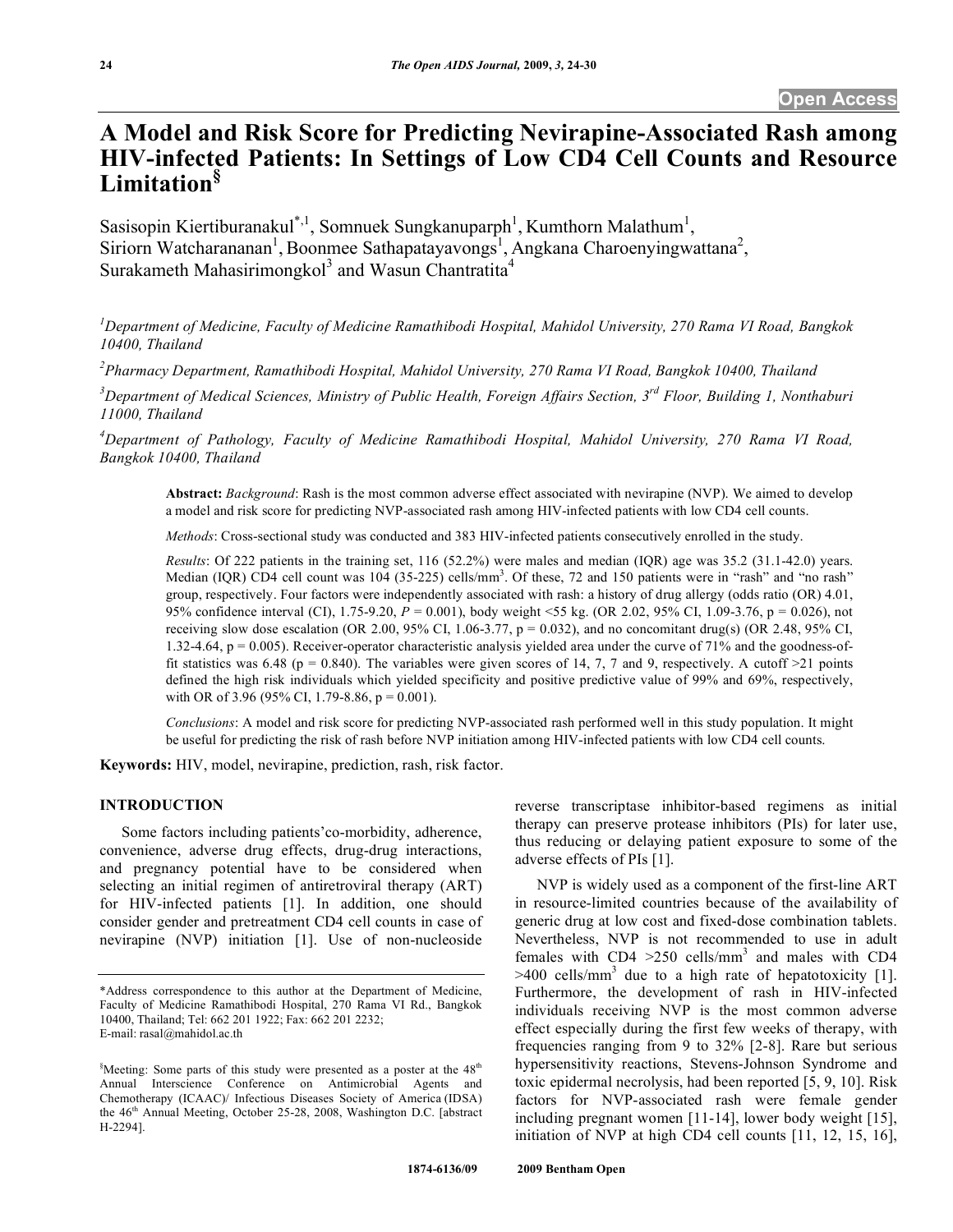pretreated with antiretroviral drugs less than 12 months [17], higher plasma NVP level [17], and genetic (human leukocyte antigen) [18, 19]. However, some factors may not be applicable to patients who were initiated NVP at low CD4 cell counts in resource-limited settings. In addition, some risk factors differ among study population and from patients to patients.

 NVP-associated rash can be minimized by escalating the initial dose of NVP or lead-in prescription [13, 20]. Despite this intervention, rash continues to be the leading cause of NVP discontinuation [21, 22]. Use of antihistamines and/or glucocorticoids cannot prevent this adverse effect [13, 23, 24]. In some situations, NVP-based regimen is the only regimen that can be used, but one cannot predict the probability or risk of NVP-associated rash before NVP initiation for each particular individuals. We aimed to develop a model and risk score for predicting NVPassociated rash among HIV-infected patients who were initiated NVP at low CD4 cell counts in resource-limited settings.

#### **METHODS**

 A cross-sectional study of HIV-infected patients, who attended the Infectious Diseases Clinic, Ramathibodi Hospital (a 1,000-bed University Hospital), Mahidol University, Bangkok, Thailand was conducted. Consecutive enrollment of patients had been done between March 2006 and August 2007. Inclusion criteria were adult (>15 years old) HIV-infected patients and received a generic fixed-dose combination of stavudine, lamivudine, and NVP (GPO-VIR**®**). Each eligible patient was followed, at least, from initiating NVP until six weeks after NVP initiation. Rash associated with NVP was diagnosed by physicians. If patients received concomitant drugs, which also had a high possibility to cause rash and the diagnosis of causative drug was equivocal, these patients were not included in the study. Concomitant drugs defined as any drugs apart from antiretroviral drugs of the current regimen, i.e., cotrimoxazole, fluconazole, anti-tuberculosis drugs, antihypertensive drugs, and lipid-lowering agents.

 To obtain an unbiased estimate of sample population, 60% of study population was randomly selected from a total study population as a training set. The rest was used as a validation set. Demographic and clinical data were retrieved and reviewed retrospectively as previously described [15]. The study was approved by the Institutional Review Board.

## **Statistical Analysis**

 Continuous variables with normal distribution are presented as mean and standard deviation (SD) and those with non-normal distribution are shown as median and interquartile range (IQR). Continuous variables were compared between groups using independent t-test or Mann-Whitney U test. Continuous variables were divided into categories to facilitate risk estimation according to the distribution of the variables as well as clinical significance. Age was categorized into <35 *vs* >35 years old, body weight was categorized into <55 *vs* >55 kg., and CD4 cell counts were categorized into  $\leq 100$  *vs* >100 cells/mm<sup>3</sup>. Categorical variables are shown as frequency and percentage. Chi-square test or Fisher's exact test was used for analysis where appropriate for categorical ones.

 Simple logistic regression analysis was used to determine the association between risk factors and outcome (presence of NVP-associated rash). Variables that presented  $p<0.25$ , were considered in a multiple logistic regression model after assessment of multicollinearity of variance inflation factors. We also considered two more variables, gender [11, 25-27] and previous AIDS-defining illness [15], that had been reported as the risk factors for NVP-associated rash in the model. Variables were selected into a multiple logistic regression model with backward selection. The model was reduced by excluding variables with  $p > 0.05$  in order to retain a simpler diagnostic model containing only the strongest determinants of NVP-associated skin rash. Thus, variables that attained a level of significance  $(p<0.05)$  were retained in the model [28]. We then compared the final model from backward selection with the initial model by using a likelihood ratio test and Akaike's information criterion. A weighted risk score was constructed using logistic regression coefficients. These coefficients were converted into scores by multiplying by ten and rounded off to the nearest whole number that were added up to obtain an aggregated score [29].

 Two performance indexes were used to estimate the discrimination and calibration of the predictive model. The discrimination was evaluated using the area under the receiver-operator characteristic (ROC) curve [30] and the calibration was measured using the Pearson's goodness-of-fit test. An area under the ROC curve of 1.0 is ideal whereas it is <0.5 indicates no diagnostic accuracy. In general, the area under the ROC curve >0.7 indicates a useful test [31]. The Pearson's goodness-of-fit test has a p-value of  $>0.05$  is considered being the good calibration model. The optimum cut-off point for the score was determined by sensitivity, specificity, positive predictive value, and negative predictive value. A p-value <0.05 was considered statistically significance. All statistical analyses were performed using Stata statistical software version 10.0 (Stata Statistical Software: Release 10.0, Stata Corporation, College Station, TX, 2007).

# **RESULTS**

 Initially, 383 patients were included in the study but 13 (3.4%) patients were excluded because of missing clinical data of interests. The derivation group from random sampling was further analyzed. A total of 222 patients with a median (IQR) age of 35.2 (31.1-42.0) years were in a training set. Of these, 116 (52.2%) were males and median (IQR) body weight was 54.0 (48.0-63.0) kg. The most common route of HIV acquisition was heterosexual (98%). Thirty-two (14.4%) patients had a history of drug allergy and 134 (60.4%) patients receiving concomitant drug(s). Median (IQR) CD4 cell count at time of NVP initiation was 104 (35- 225) cells/mm<sup>3</sup>. Prior to NVP initiation, 154 (69.4%) patients were naive to ART. Slow dose escalation of NVP was prescribed in 151 (68.0%) patients.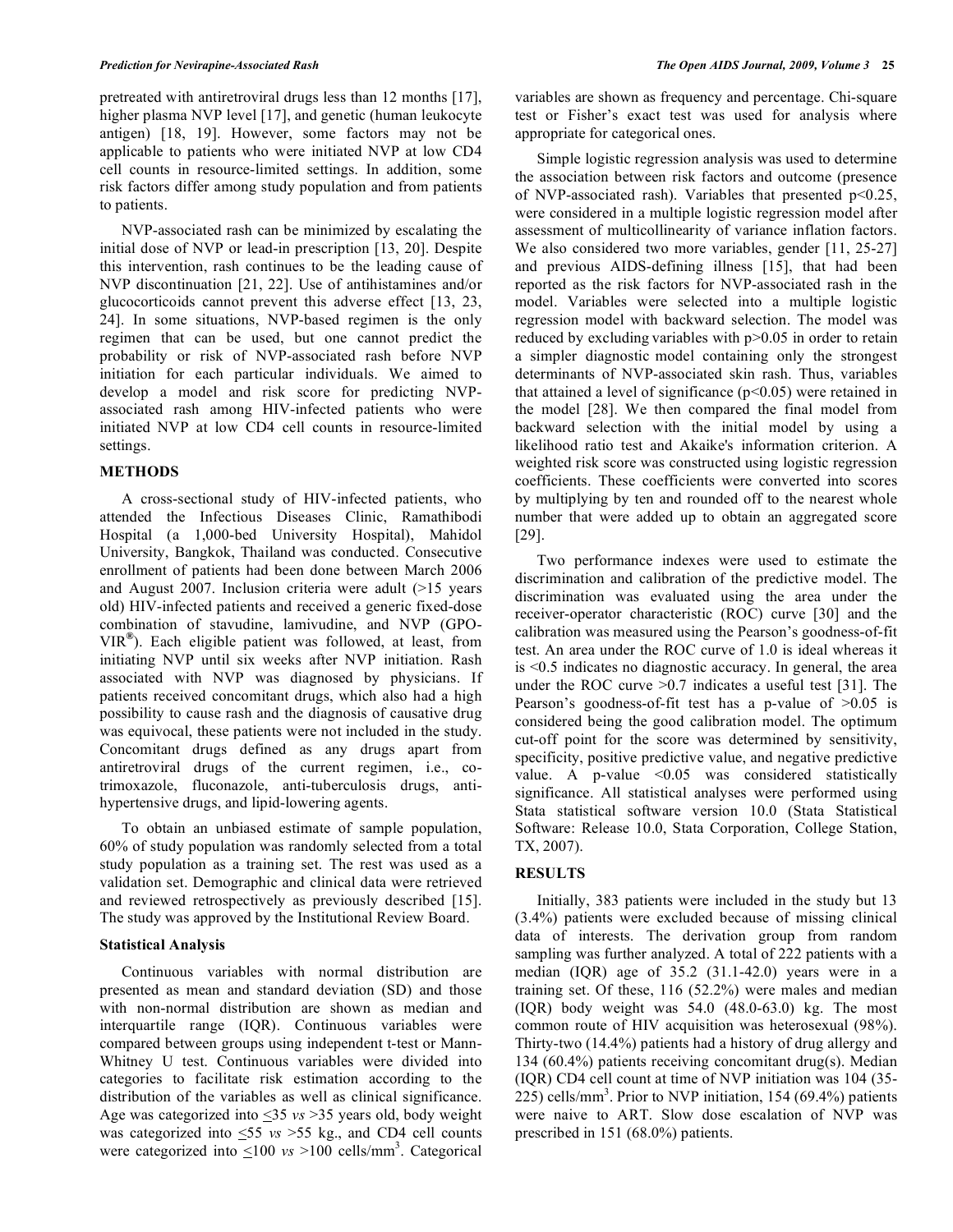| <b>Variables</b>                                                              | <b>Total</b><br>$(n = 222)$ | Rash<br>$(n = 72)$      | No Rash<br>$(n = 150)$  | P-Value |
|-------------------------------------------------------------------------------|-----------------------------|-------------------------|-------------------------|---------|
| Age, median (IQR), years                                                      | 35.2<br>$(31.1 - 42.0)$     | 35.0<br>$(31.2 - 40.6)$ | 35.2<br>$(30.9 - 42.2)$ | 0.918   |
| Male, $n$ $(\%)$                                                              | 116<br>(52.2)               | 38<br>(52.8)            | 68<br>(45.3)            | 0.318   |
| Body weight, median (IQR), kg.                                                | 54.0<br>$(48.0 - 63.0)$     | 53.0<br>$(48.0 - 59.0)$ | 55.0<br>$(48.0 - 65.0)$ | 0.918   |
| HIV transmission by heterosexual, $n$ (%)                                     | 217<br>(97.8)               | 69<br>(95.8)            | 148<br>(98.7)           | 0.227   |
| History of AIDS-defining illness, $n$ (%)                                     | 107<br>(48.2)               | 31<br>(43.1)            | 76<br>(50.7)            | 0.317   |
| Concomitant other underlying illness(s), $n$ (%)                              | 32<br>(14.4)                | 13<br>(18.1)            | 19<br>(12.7)            | 0.310   |
| History of drug allergy, n (%)                                                | 32<br>(14.4)                | 18<br>(25.0)            | 14<br>(9.3)             | 0.004   |
| Receiving concomitant drug(s), $n$ (%)                                        | 134<br>(60.4)               | 34<br>(47.2)            | 100<br>(66.7)           | 0.008   |
| Naive to antiretroviral therapy, $n$ (%)                                      | 154<br>(69.4)               | 41<br>(56.9)            | 113<br>(75.3)           | 0.008   |
| Switching from efavirenz, n (%)                                               | 44<br>(29.8)                | 19<br>(26.4)            | 25<br>(16.7)            | 0.106   |
| Receiving slow dose escalation of NVP, $n$ (%)                                | 151<br>(68.0)               | 40<br>(55.6)            | 111<br>(74.0)           | 0.009   |
| CD4 cell count at time of NVP initiation, median (IQR), cells/mm <sup>3</sup> | 104<br>$(35-225)$           | 191<br>$(61-290)$       | 72<br>$(23-200)$        | 0.001   |

**Table 1. Baseline Demographics and Clinical Characteristics of Patients by Nevirapine-Associated Rash Status** 

Abbreviation: IQR, interquartile range, NVP, nevirapine.

 There were 72 patients in "rash" group and 150 patients in "no rash" group. Of 72 patients, 34, 35, and 3 patients developed grade 2, 3, and 4 of rash according to Division of AIDS table for grading the severity of adult and pediatric adverse events [32]. In rash group, a higher proportion of male gender (52.8% *vs* 45.3%, p = 0.318), patients with a history of drug allergy (25.0% *vs* 9.3%, p = 0.004), and switching from efavirenz (EFV)  $(26.4\% \text{ vs } 16.7\% \text{, } p =$ 0.106) were found. In contrast, patients without rash had a higher proportion of receiving concomitant drug(s) (66.7% *vs* 47.2%, p = 0.008), naive to ART (75.3% *vs* 56.9%, p = 0.008), and prescribed slow dose escalation of NVP (74.0% *vs* 55.6%,  $p = 0.009$ . Median CD4 cell count at the time of NVP initiation was higher among patients in rash group (191  $vs$  72 cells/mm<sup>3</sup>,  $p = 0.001$ ). Baseline demographics and clinical characteristics of patients by NVP-associated rash status are shown in Table **1**.

 We found five factors related to NVP-associated rash by simple logistic regression. These were a history of drug allergy (odds ratio (OR) 3.24, 95% confidence interval (CI), 1.50-6.97,  $p = 0.003$ ), no concomitant drug(s) (OR 2.24, 95% CI, 1.26-3.97, p = 0.006), naive to ART (OR 2.31, 95% CI, 1.27-4.19,  $p = 0.006$ ), not receiving slow dose escalation of NVP (OR 2.28, 95% CI, 1.26-4.11,  $p = 0.006$ ), and CD4 cell counts at time of NVP initiation  $>100$  cells/mm<sup>3</sup> (OR 2.69, 95% CI, 1.49-4.83, p = 0.001) (Table **2**).

 In multiple logistic regression, the independent predictor variables of NVP-associated rash are shown in Table **3**. These were a history of drug allergy (OR 4.01, 95% CI, 1.75-9.20,  $p = 0.001$ ), no concomitant drug(s) (OR 2.48, 95% CI, 1.32-4.64,  $p = 0.005$ ), body weight <55 kg. (OR 2.02, 95% CI, 1.09-3.76,  $p = 0.026$ ), and not receiving slow dose escalation of NVP (OR 2.00, 95% CI, 1.06-3.77,  $p =$ 0.032). A ROC curve was plotted to determine the ability of the model for correctly predicting the NVP-associated rash. The area under the ROC curve was 71%, indicating good model discriminatory power between individuals with and without rash (Fig. **1**). The Pearson's goodness-of-fit statistic value was  $6.48$  (p = 0.840), indicating excellent model calibration for the observed versus the predicted outcome. When the model was applied to the remaining 148 patients who comprised the validation set, the model still showed good calibration (Pearson's goodness-of-fit statistic of 15.61,  $p = 0.156$ ) and fair discrimination (area under the ROC curve of 65%).

 A numerical score was formulated by using logistic regression coefficients for risk score calculation. A history of drug allergy, body weight  $\leq 55$  kg., not receiving slow dose escalation of NVP, and no concomitant drug(s) were assigned scores of 14, 9, 7 and 7, respectively. The equation used for the NVP-associated rash risk score calculation for each patient was: NVP-associated rash risk score = 14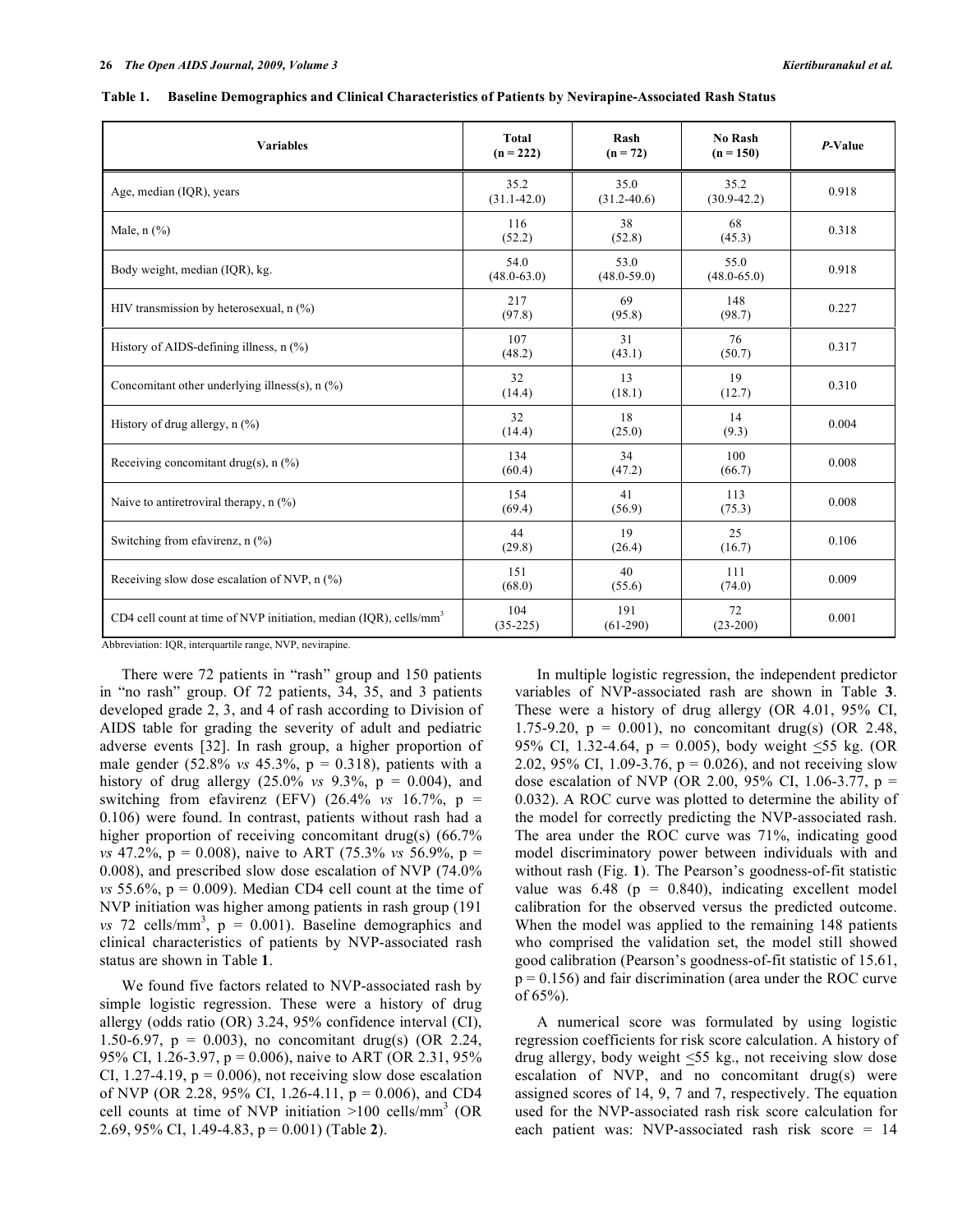| <b>Variables</b>                                                                                                                                                                                                                                                                                                                                                                                     | <b>Odds Ratio</b> | 95% CI        | P-Value |
|------------------------------------------------------------------------------------------------------------------------------------------------------------------------------------------------------------------------------------------------------------------------------------------------------------------------------------------------------------------------------------------------------|-------------------|---------------|---------|
| Male gender                                                                                                                                                                                                                                                                                                                                                                                          | 1.35              | $0.77 - 2.37$ | 0.299   |
| Age ( $>$ 35 <i>vs</i> $<$ 35 years old)                                                                                                                                                                                                                                                                                                                                                             | 0.97              | $0.56 - 1.71$ | 0.926   |
| Body weight $(\leq 55 \text{ vs } > 55 \text{ kg.})$                                                                                                                                                                                                                                                                                                                                                 | 1.72              | $0.97 - 3.07$ | 0.065   |
| HIV transmission by heterosexual                                                                                                                                                                                                                                                                                                                                                                     | 0.31              | $0.05 - 1.90$ | 0.206   |
| History of AIDS-defining illness                                                                                                                                                                                                                                                                                                                                                                     | 0.74              | $0.42 - 1.30$ | 0.289   |
| Concomitant other underlying illness(s)                                                                                                                                                                                                                                                                                                                                                              | 1.52              | $0.70 - 3.28$ | 0.287   |
| History of drug allergy                                                                                                                                                                                                                                                                                                                                                                              | 3.24              | 1.50-6.97     | 0.003   |
| No concomitant $drug(s)$                                                                                                                                                                                                                                                                                                                                                                             | 2.24              | 1.26-3.97     | 0.006   |
| Naive to antiretroviral therapy                                                                                                                                                                                                                                                                                                                                                                      | 2.31              | 1.27-4.19     | 0.006   |
| Switching from efavirenz                                                                                                                                                                                                                                                                                                                                                                             | 1.79              | $0.91 - 3.53$ | 0.091   |
| Not receiving slow dose escalation of NVP                                                                                                                                                                                                                                                                                                                                                            | 2.28              | $1.26 - 4.11$ | 0.006   |
| CD4 cell count at time of NVP initiation $(>100 \text{ vs } <100 \text{ cells/mm}^3)$<br>$\mathbf{r}$ , $\mathbf{r}$ , $\mathbf{r}$ , $\mathbf{r}$ , $\mathbf{r}$ , $\mathbf{r}$ , $\mathbf{r}$ , $\mathbf{r}$ , $\mathbf{r}$ , $\mathbf{r}$ , $\mathbf{r}$ , $\mathbf{r}$ , $\mathbf{r}$ , $\mathbf{r}$ , $\mathbf{r}$ , $\mathbf{r}$ , $\mathbf{r}$ , $\mathbf{r}$ , $\mathbf{r}$ , $\mathbf{r}$ , | 2.69              | 1.49-4.83     | 0.001   |

**Table 2. Simple Logistic Regression Analysis of the Variables Related to Nevirapine-associated Rash** 

Abbreviation: CI, confidence interval, NVP, nevirapine.

**Table 3. Multiple Logistic Regression Analysis of the Variables Related to Nevirapine-Associated Rash** 

| Variables                                               | <b>Estimated Regression Coefficient</b><br>(Standard Error) | <b>Odds Ratio</b> | 95% CI        | P-Value | <b>Score (Points)</b> |
|---------------------------------------------------------|-------------------------------------------------------------|-------------------|---------------|---------|-----------------------|
| History of drug allergy                                 | 1.38 (0.42)                                                 | 4.01              | 1.75-9.20     | 0.001   | 14                    |
| No concomitant $drug(s)$                                | 0.91(0.32)                                                  | 2.48              | 1.32-4.64     | 0.005   |                       |
| Body weight $(\leq 55 \text{ vs } \geq 55 \text{ kg.})$ | 0.70(0.32)                                                  | 2.02              | $1.09 - 3.76$ | 0.026   |                       |
| Not receiving slow dose escalation of NVP               | 0.69(0.32)                                                  | 2.00              | 1.06-3.77     | 0.032   |                       |

Abbreviation: CI, confidence interval, NVP, nevirapine.



**Fig. (1).** Receiver-operator characteristic (ROC) plot of the model composed of a history of drug allergy, body weight  $\leq$ 55 kg., not receiving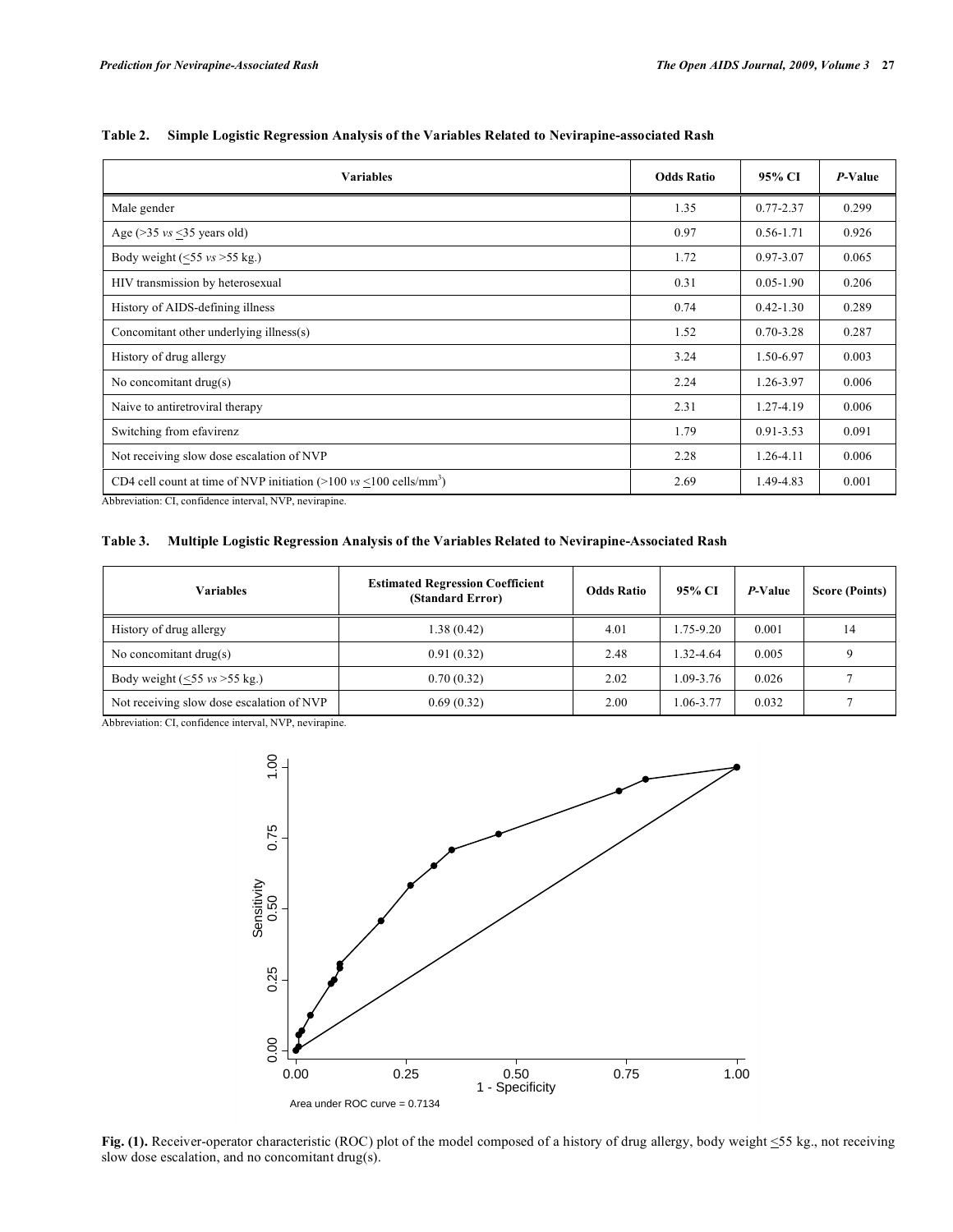(a history of drug allergy) + 9 (no concomitant drug(s)) + 7 (body weight  $\leq 55$  kg.) + 7 (not receiving slow dose escalation of NVP). For each of the variables, a value of "1" was assigned if the variable was present or "0" of it was absent. The median (IQR) risk score of patients in rash group and no rash group was 16 (9-22) points and 7 (7-16) points, respectively  $(p<0.001)$ . The distribution of risk score among HIV-infected patients with and without NVP-associated rash is shown in Table **4**. If the total score was >21 points, the individual was defined as high risk for NVP-associated rash, otherwise was low risk. There were 22 of 72 (30.6%) patients in rash group and 15 of 150 (10.0%) had a risk score above the cutoff who were defined as high risk individuals (p<0.001). A cutoff at 21 points yielded specificity and positive predictive value of 99% and 69%, respectively. In addition, patients who had a risk score  $\geq$  21 points had odds of NVP-associated rash 3.96 times higher than those who had a score of <21 points (OR 3.96, 95% CI, 1.79-8.86,  $p =$ 0.001).

**Table 4. Distribution of HIV-Infected Patients with and without Nevirapine-Associated Rash in Relation to the Risk Score Obtained** 

| <b>Risk</b>  | Rash           | No Rash        | <b>Total</b>   |
|--------------|----------------|----------------|----------------|
| <b>Score</b> | n(%)           | n(%)           | n(%)           |
| $\theta$     | 3              | 31             | 34             |
|              | (4.2)          | (20.7)         | (15.3)         |
| 7            | 14             | 50             | 64             |
|              | (19.4)         | (33.3)         | (28.8)         |
| 9            | $\overline{4}$ | 16             | 20             |
|              | (5.6)          | (10.8)         | (9.0)          |
| 14           | 9              | 14             | 23             |
|              | (12.4)         | (9.4)          | (10.4)         |
| 16           | 20             | 24             | 44             |
|              | (27.8)         | (16.0)         | (19.8)         |
| 21           | $\overline{4}$ | $\overline{2}$ | 6              |
|              | (5.6)          | (1.3)          | (2.7)          |
| 23           | 9              | 8              | 17             |
|              | (12.4)         | (5.3)          | (7.7)          |
| 28           | $\overline{4}$ | 3              | $\overline{7}$ |
|              | (5.6)          | (2.0)          | (3.2)          |
| 30           | $\overline{4}$ | $\mathbf{1}$   | 5              |
|              | (5.6)          | (0.7)          | (2.2)          |
| 37           | $\mathbf{1}$   | $\mathbf{1}$   | $\overline{2}$ |
|              | (1.4)          | (0.7)          | (0.9)          |
| Total        | 72<br>(100.0)  | 150 (100.0)    | 222<br>(100.0) |

The equation used for the NVP-associated rash risk score calculation: NVP-associated rash risk score = 14 (a history of drug allergy) + 9 (no concomitant drug(s)) + 7 (body weight <55 kg.) + 7 (not receiving slow dose escalation of NVP)

#### **DISCUSSION**

 The present study was the first one, which was conducted to develop prediction model and risk score for NVPassociated rash in advanced HIV-infected patients. Approximately half of the patients had a history of AIDSdefining illness and the median CD4 cell count at time of

NVP initiation was approximately  $100$  cells/mm<sup>3</sup>. This study well represented the target population in resourceconstrained settings. According to clinical characteristics between the two groups, there was a lower proportion of patients prescribed slow dose escalation of NVP in rash group (55.6% *vs* 74.0%,  $p = 0.009$ ). Furthermore, patients in rash group also had a higher proportion of switching EFV to NVP but there was no statistically significant difference (26.4% *vs* 16.7%). These two factors might be correlated because when changing from EFV to NVP, full dose of NVP should be started. Slow dose escalation of NVP after EFV treatment can lead to lower therapeutic plasma drug levels because EFV induces the metabolism of co-administered drugs through the induction of CYP 3A4 as it has been shown in a pharmacokinetic study [33]. However, multicollinearity was not found after variance inflation factors assessment of these 2 variables.

 We found four independent factors associated with rash, namely a history of drug allergy, no concomitant drug(s), body weight <55 kg., and not receiving slow dose escalation. These factors had been reported as related factors for NVPassociated rash in the previous studies [13, 15, 17, 20, 34]. Patients who had a history of drug allergy had been reported as a risk factor of NVP-associated rash among Thai HIVinfected patients, especially those who had a history of sulfamethoxazole allergy [34]. Patients who took concomitant drug(s), which mostly (88.8%) were fluconazole and co-trimoxazole (data not shown), might have lower NVP plasma level than normal value due to enzyme induction of, especially, fluconazole [35]. The probable higher plasma NVP level might explain why patients who did not take concomitant drug(s) had a higher risk of rash. In addition, patients who were not taking other medications had a lower proportion of previous AIDSdefining illness (31.8% *vs* 59.0%, p<0.001) (data not shown) which reflected in higher CD4 cell counts. Both AIDSdefining illness and high CD4 cell counts at the time of NVP initiation were found to be associated with NVP-associated rash in the previous study [15]. Patients with higher body weight might have lower NVP plasma concentration and linked to lower risk of NVP-associated rash [36]. Clearly, slow dose escalation of NVP minimizes the risk for toxicity [13, 20].

 No association between gender and CD4 cell count and risk of NVP-associated rash were observed in the present study even though these two factors were consistently reported in some studies [11-16]. We did not find any association between gender and risk of rash in our previous study using the same cohort [15]. CD4 cell count was associated with rash in simple logistic regression analysis of our present data, but it was not a risk factor after control of other variables.

 Despite the fact that NVP-based regimen is the most commonly use in many countries, there was no model developed for health care providers to guide and/or predict NVP-associated rash before prescribing NVP especially in resource-limited settings. These factors from our model could be combined to create a risk index and risk score for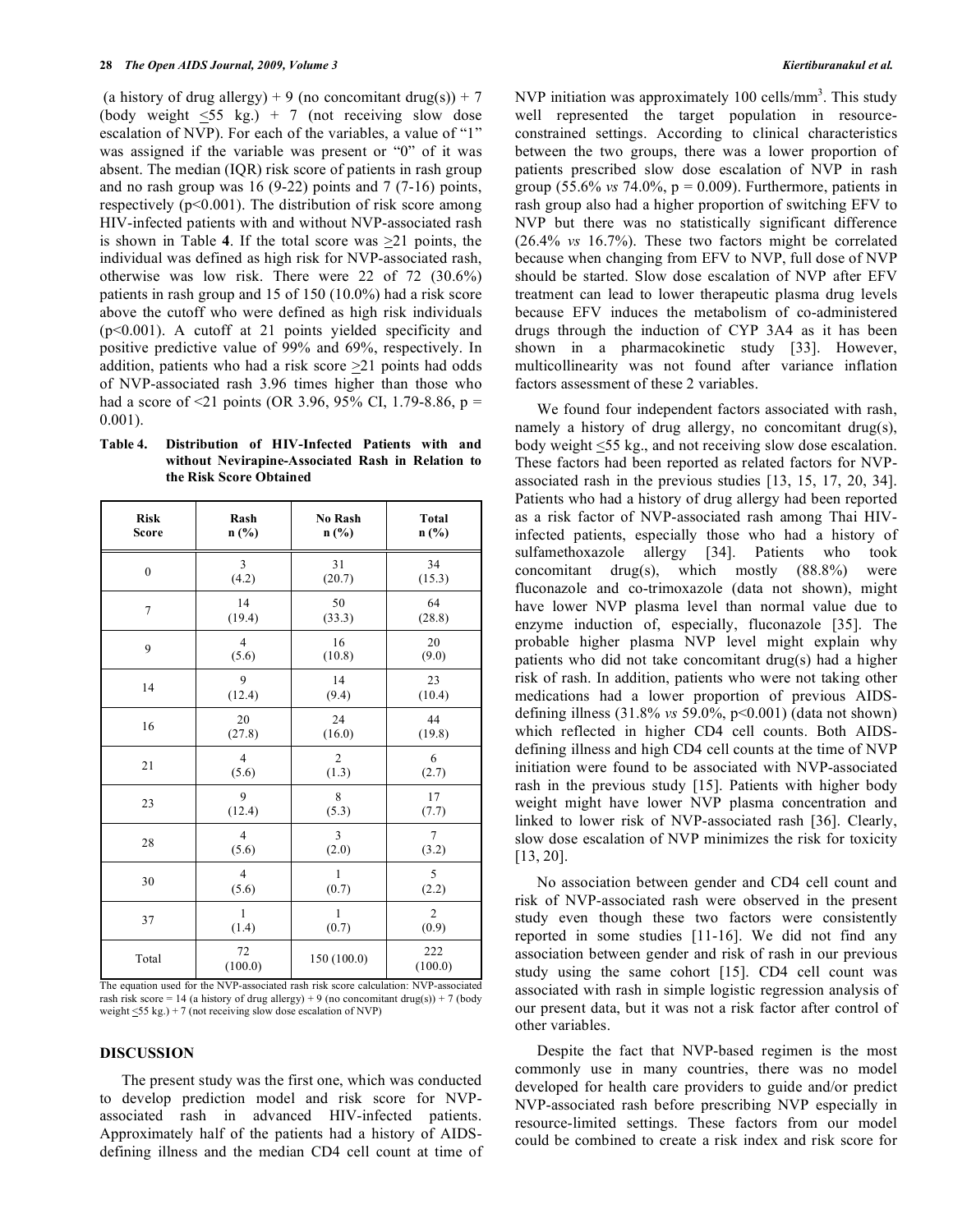predicting NVP-associated rash. Identifying risk factors associated with rash is relevant when health care provider need to prescribe NVP to HIV-infected patients. Counseling and informing patients regarding risk of rash associated with NVP is crucial for prevention the consequence from NVP adverse effects including adherence improvement [37]. This particular model was developed by selecting the significant factors from logistic regression analysis including factors that had an a priori biological and/or clinical rationale. A weighted risk score was constructed using logistic regression coefficients. Selecting the final model based on the statistical criteria for good discrimination and calibration of the predictive model. This model considered to be a good candidate, despite the decreased area under the ROC curve of the validation set. The model is "over-optimism" [38], i.e. the area under the curve will almost always be worse in the validation set than training set. The risk score is also developed for predicting risk of NVP-associated rash. This relative simple risk score, with the cutoff  $\geq 21$  points, showed a high specificity and positive predictive value. If patients had a risk score of  $>21$ , either EFV or PIs should be considered as an alternative in the resource limitation because of a high risk of NVP-associated rash. However, physicians should discuss risk and benefit, including close follow-up patients. High risk of unsuccessful switching from NVP to EFV was found in patients who had a history of drug allergy apart from NVP and had CD4 cell counts less than  $100$  cells/mm<sup>3</sup> [39]. In the resource-limited settings, where both EFV and PIs are not available, or patients cannot tolerate both EFV and PIs, NVP might be used with caution, including slow dose escalation, closed monitoring of both clinical and liver function tests after assessing risk and benefit.

 The present study had some limitations. First, there were some missing data, but it was a small proportion, and we excluded these patients from the analysis. However, we believed that model-wise deletion analysis for defining the prediction model was not bias. Second, we included only clinical characteristics and CD4 cell count in the model because these variables can apply to most of HIV-infected patients in resource-limited settings. Some laboratory variables may improve the discrimination power if they were added in the model. Third, we had to categorize continuous variables into category ones for the model building and the pre-defined cut point was arbitrary decision. This might loose information and significant association between variables and outcome. Last, this study was conducted among Thai patients, which tended to have a relative higher prevalence of NVP-associated rash. High prevalence of NVP rash in Thai patients might be explained by genetic factor. Our group recently found the strong association of *HLA-B\*3505* allele among Thai HIV-infected patients who developed NVP-associated rash [40]. Thus, generalization of these findings to other races should be considered cautiously.

 In conclusion, a model and risk score for predicting NVP-associated rash among HIV-infected performed well in this particular study population. It might be useful for predicting the risk of rash before NVP initiation among HIVinfected patients with low CD4 cell counts especially in

resource-limited setting where NVP is widely used. It is also important to monitor NVP-associated rash among HIVinfected patients with a history of drug allergy, low body weight (<55 kg), not receiving slow dose escalation, and concomitant drug(s). In addition, further validation of this model and risk score in other populations is required.

## **AUTHORS' CONTRIBUTIONS**

 SK carried out designed the study, developed case record form, recruited study participants, collected data, preformed statistical analysis, and drafted the manuscript. SS carried out participant recruitment and helped to draft the manuscript. KM carried out participant recruitment and helped to draft the manuscript. SW carried out participant recruitment. BS carried out participant recruitment. AC carried out study coordination. SM carried out helped to draft the manuscript. WC carried out study coordination. All authors read and approved the final manuscript.

# **ACKNOWLEDGEMENTS**

 The authors would like to thank all the attending staffs and physicians in the Division of Infectious Diseases, Department of Medicine for taking care of patients and for their supports. This work was supported by grant from Thailand Center of Excellence for Life Sciences (TCELS).

#### **REFERENCES**

- [1] Guidelines for the use of antiretroviral agents in HIV-1-Infected adults and adolescents. U. S. Department of Health and Human Services (DHHS). November 3, 2008. http://aidsinfo.nih.gov/ contentfiles/AdultandAdolescentGL.pdf (accessed December 1, 2008).
- [2] D'Aquila RT, Hughes MD, Johnson VA, *et al*. Nevirapine, zidovudine, and didanosine compared with zidovudine and didanosine in patients with HIV-1 infection. A randomized, doubleblind, placebo-controlled trial. National Institute of Allergy and Infectious Diseases AIDS Clinical Trials Group Protocol 241 Investigators. Ann Intern Med 1996, 124: 1019-30.
- [3] Viramune package insert. Ridgefield, CT: Boehringer Ingelheim Pharmaceuticals, Inc, January 2004.
- [4] Carr A, Cooper DA. Adverse effects of antiretroviral therapy. Lancet 2000, 356: 1423-30.
- [5] Pollard RB, Robinson P, Dransfield K. Safety profile of nevirapine, a nonnucleoside reverse transcriptase inhibitor for the treatment of human immunodeficiency virus infection. Clin Ther 1998, 20: 1071-92.
- [6] Montessori V, Press N, Harris M, Akagi L, Montaner JS. Adverse effects of antiretroviral therapy for HIV infection. CMAJ 2004,  $170.229 - 38$
- [7] Carr A, Vella S, de Jong MD, *et al*. A controlled trial of nevirapine plus zidovudine versus zidovudine alone in p24 antigenaemic HIVinfected patients. The Dutch-Italian-Australian Nevirapine Study Group. AIDS 1996, 10: 635-41.
- [8] Kiertiburanakul S, Khongnorasat S, Rattanasiri S, Sungkanuparph S. Efficacy of a generic fixed-dose combination of stavudine, lamivudine and nevirapine (GPO-VIR) in Thai HIV-infected patients. J Med Assoc Thai 2007, 90: 237-43.
- [9] Metry DW, Lahart CJ, Farmer KL, Hebert AA. Stevens-Johnson syndrome caused by the antiretroviral drug nevirapine. J Am Acad Dermatol 2001, 44 (Suppl 3): 354-7.
- [10] Namayanja GK, Nankya JM, Byamugisha JK, *et al*. Stevens Johnson syndrome due to nevirapine. Afr Health Sci 2005, 5: 338- 40.
- [11] Ananworanich J, Moor Z, Siangphoe U, *et al*. Incidence and risk factors for rash in Thai patients randomized to regimens with nevirapine, efavirenz or both drugs. AIDS 2005, 19: 185-92.
- [12] van Leth F, Andrews S, Grinsztejn B, *et al*. The effect of baseline CD4 cell count and HIV-1 viral load on the efficacy and safety of